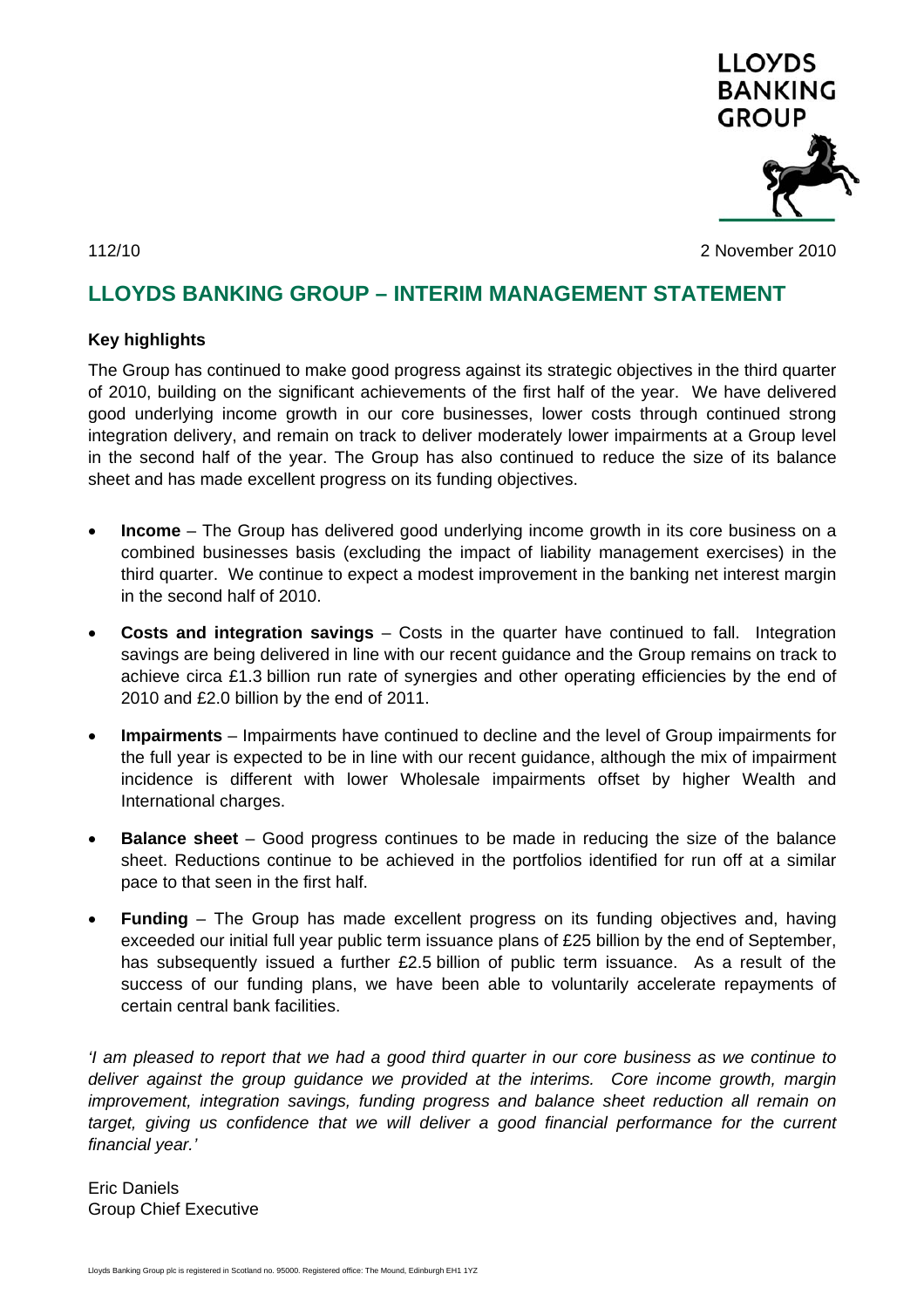## **Resilient operating performance**

The Group has delivered good underlying income growth in its core business on a combined businesses basis (excluding the impact of liability management exercises), with income in the Group's core banking businesses continuing to benefit from asset pricing which appropriately reflects the respective risk and cost of funds.

The banking net interest margin continues to improve and we continue to expect to see modest margin expansion in the second half of 2010, notwithstanding higher wholesale funding costs, partly as a result of our successful term funding issuance programme.

As we indicated at the time of our 2010 interim results, income levels are subject to certain volatility from the valuation of the embedded derivative within the Group's Enhanced Capital Notes (ECNs) issued late last year. In the third quarter, income has been impacted by a charge to reflect the change in the fair value of the embedded derivative within the ECNs which has slightly more than offset the £192 million gain reported for the first half of 2010.

The Retail division continued to experience good income growth during the third quarter. In line with the first half this was primarily a result of the continued migration of mortgage business onto standard variable rate products and higher new business mortgage margins as assets are priced to more appropriately reflect risk and funding costs. The demand for new lending remains subdued but gross mortgage lending during the third quarter was up on the same period last year. New mortgage lending continues to be focused on supporting the home mover and first time buyer markets, and so far this year we have helped over 35,000 people buy their first home. We have also seen a further increase in customer deposits in the quarter building on the growth delivered in the first half of 2010.

In the third quarter, Wholesale divisional income continued the trend of the first half with total income down slightly. This was primarily driven by a decrease in net interest income arising from lower interest earning assets as we continue to reduce non-relationship assets. The division has continued to support customers through the cycle and is meeting its lending commitments. Gross lending to SMEs and corporates this year already accounts for over £35 billion. Despite demand for corporate credit remaining relatively subdued, our relationship management and product delivery structure has continued to deliver good levels of cross-sales income. Overall Wholesale divisional lending balances reduced slightly in the third quarter.

In the Wealth and International division, Wealth income was up slightly supported by growing customer deposits and new funds under management inflows. Income in International businesses continued to fall due to very low levels of new lending activity, in line with our stated strategy, and the increasing income drag effect from rising levels of impaired assets.

In Insurance, new business sales in our life, pensions and investments businesses saw a similar rate of decline to that outlined at the Interim results. This is largely attributable to the withdrawal of some lower return HBOS legacy products in the second half of 2009. Our decision to refocus certain product offerings is continuing to deliver improving new business margins and internal rates of return, as outlined at the Interim results.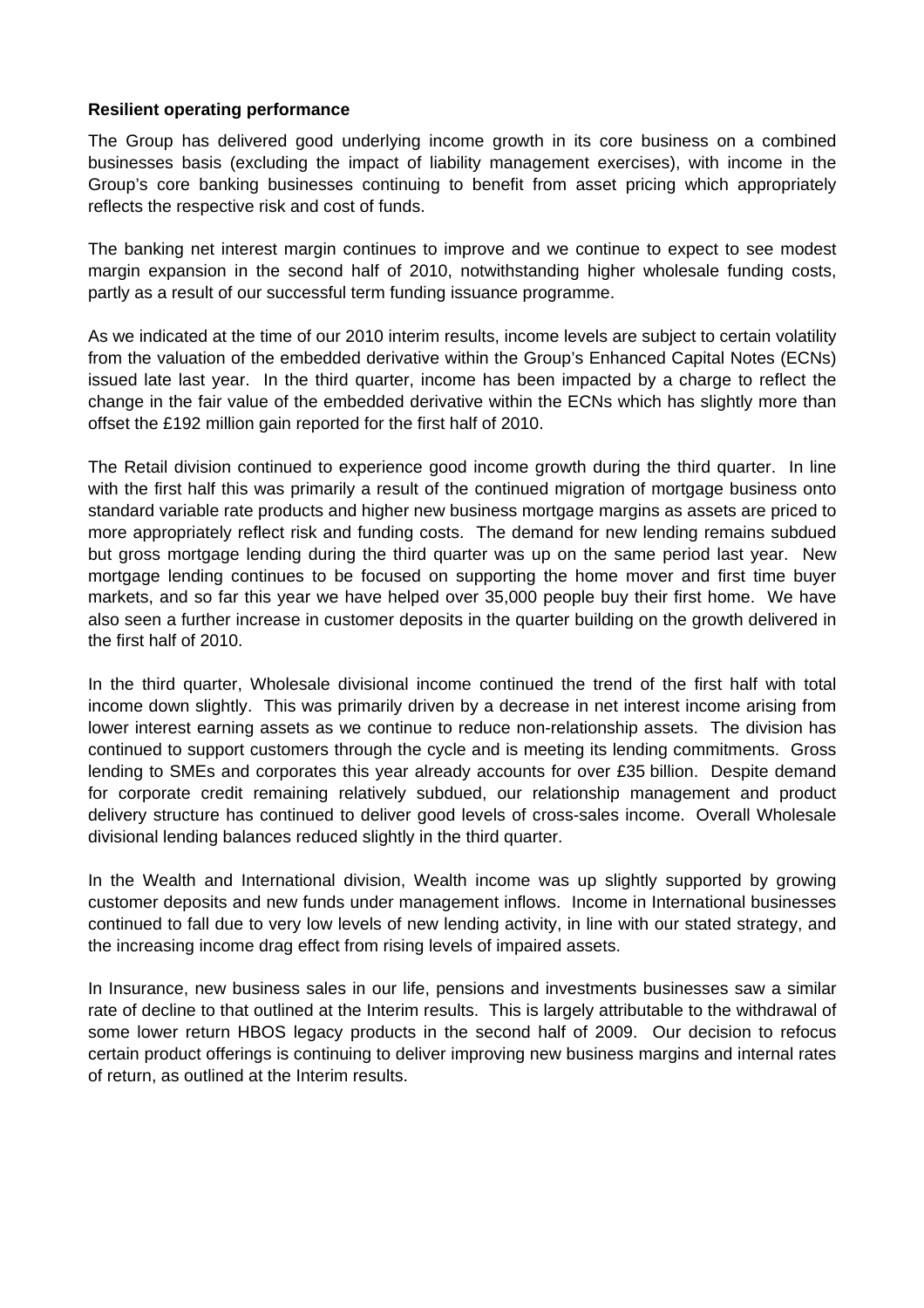The Group's focus on strong cost control continues to deliver savings. The integration programme is progressing well and synergy savings continue to be delivered in line with recent guidance. As a result, the Group remains on track to achieve circa £1.3 billion run rate of synergies and other operating efficiencies by the end of 2010. We have recently started the migration of the Halifax and Bank of Scotland branches onto the Lloyds counter system. The integration of the core banking systems, including the mortgage sales platform and key banking and savings product platforms, is progressing well and will be complete by the end of 2011. As a consequence we remain confident of achieving a run rate of £2.0 billion per annum of cost synergies and other operating efficiencies by the end of 2011.

### *Review of impairments*

Overall impairments have continued to decline and the level of Group impairments for the second half is expected to fall moderately from the first half, in line with our recent guidance. The mix of impairment incidence is however different, with lower Wholesale impairments offset by higher Wealth and International charges.

Within our Retail division, new business credit quality on both the secured and unsecured books remains strong, reflecting prudent risk management. The numbers of mortgage customers entering arrears and new repossessions have remained stable relative to the first half. Within the unsecured book the number of cases entering arrears is also broadly stable. As a result we therefore continue to expect to see modest reductions in the Retail impairment charge in the second half of 2010 compared to the first half of the year.

In the Wholesale division there has been a significant reduction in impairments, ahead of recent guidance, as we continue to benefit from the currently more stable economic conditions, particularly in the real estate market.

In Wealth and International, impairments continue at a high level. In Ireland, impairment levels are expected currently to continue at similar levels to the first half of the year reflecting the well documented ongoing difficulties in the Irish economy. In Australia, while we observe a generally robust economy, there are significant geographical and sector variations and property related assets situated outside the principal metropolitan areas have been particularly weak. As outlined at the half year we have exposure to these areas within our Australian portfolio and this has driven increased impairment levels. As a result, Wealth and International impairments in the second half of 2010 are expected to be similar to the first half, although still lower than the second half of 2009 which we continue to believe represented the peak for impairments in this division.

We continue to monitor performance of all of our portfolios closely given the current economic climate both in the UK and globally.

#### **Balance sheet and capital strength**

Good progress continues to be made in managing the size and shape of the overall balance sheet and improving the quality of both assets and liabilities. Further reductions in non-relationship assets have been achieved in the third quarter, with the pace of reduction similar to that seen in the first half. We remain firmly on track to deliver our targeted balance sheet reduction of £200 billion by 2014.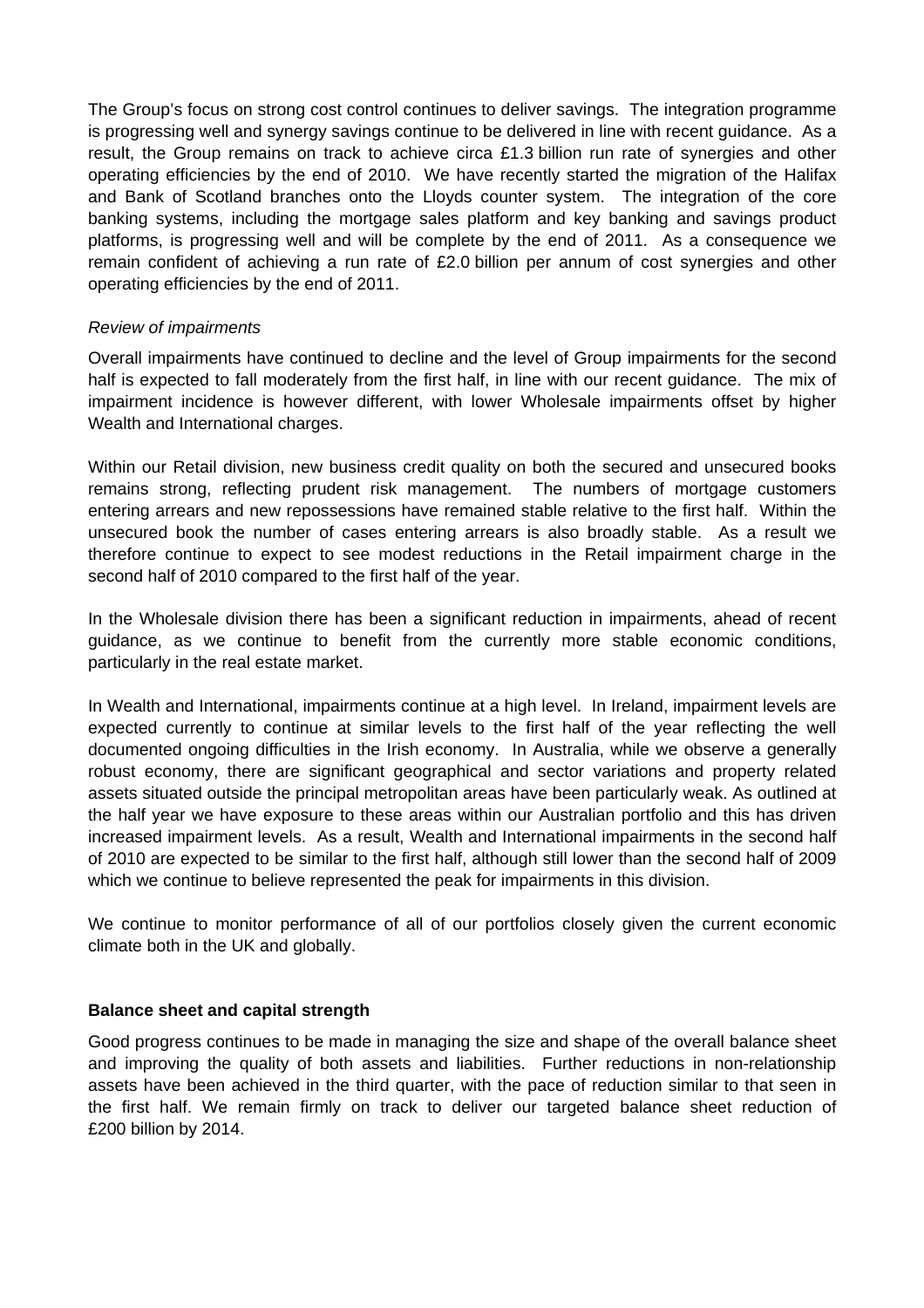Our focus remains on growing customer relationship focused assets whilst running down our nonrelationship assets as opportunities arise. Supporting our relationship customers by continuing to lend on a commercial basis is at the heart of our core strategy and we remain on track to meet our lending commitments. On a net basis, however, continued high levels of debt repayment from corporate and retail customers has resulted in a continued reduction in overall banking assets. This, along with a reduction in non-relationship assets, has led to a further modest reduction in risk weighted assets, compared to the first half.

Deposits continued to grow in the third quarter, primarily from our retail customers. As a result of the customer deposit growth and the reducing size of the banking balance sheet, the Group's loan to deposit ratio continues to improve towards our stated goal of 140 per cent or less over the next few years.

The Group's capital ratios remain strong and modestly higher than those reported at June 2010. The Group welcomed the additional information on calibration and timing in the recent Basel announcements on future capital and liquidity requirements. The Group is comfortable that it remains well positioned to meet the published Basel III requirements.

# **Strengthened funding and liquidity position**

The Group continues to maintain a prudent approach to funding and has made excellent progress against its funding objectives. Although wholesale funding market conditions have been variable during 2010, we have been pleased with the market appetite for our term issuance. As a result, we completed our full year public term issuance plans of £25 billion by the end of September. During the first nine months of 2010, we have also raised approximately £11 billion in private issuance. In October, we have continued to respond to favourable market conditions and have issued a further £2.5 billion of public term issuance.

As a result of the increased flexibility achieved by the success of our funding plans, we have been able to voluntarily accelerate repayments of certain central bank facilities.

## **Summary**

We continue to monitor the economic environment carefully but notwithstanding this we are pleased to be reporting good progress against our strategic priorities. Based on the Group's current economic and regulatory assumptions, we continue to expect the Group to deliver a good financial performance for the full year.

 $-$  FND  $-$